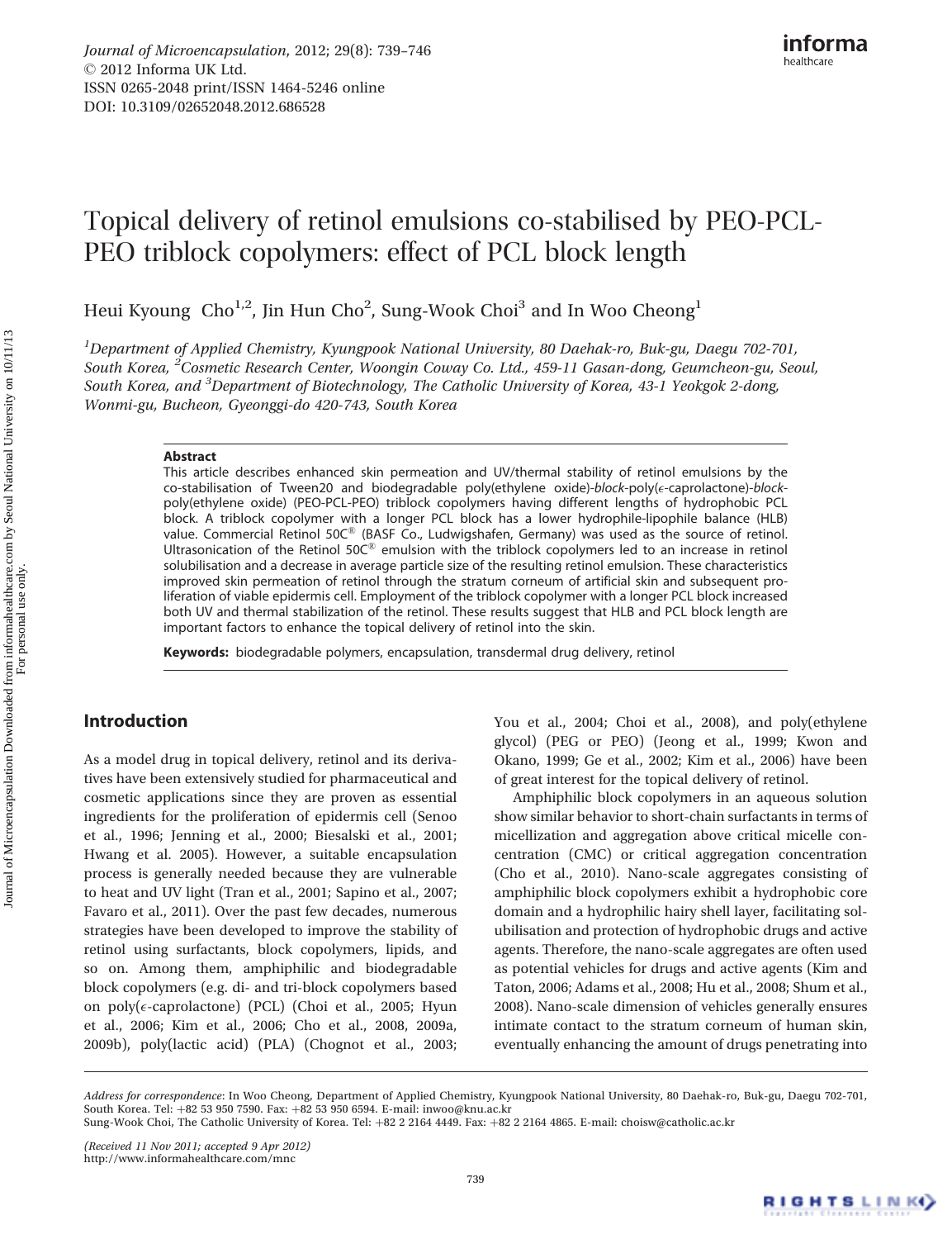the viable epidermis (Ghouchi Eskandar et al., 2009). Since the stratum corneum of human skin is composed of hydrophilic ''bricks'' (bundles of keratins) and hydrophobic ''mortar'' (mixed lamellar structure of ceramides, cholesterols, fatty acids and so on), amphiphilic feature is essential for effective transdermal permeation through the stratum corneum.

Several groups have reported the potential of block copolymers as vehicles for topical delivery (Cho et al., 2009a, 2009b). However, to the best of our knowledge, few studies discussed the relationship between hydrophile–lipophile characteristic of block copolymers and skin permeation behavior. Herein, we demonstrate stabilisation and topical delivery of retinol by co-stabilisation using both Tween20 and triblock copolymers of poly(ethylene oxide)-*block*-poly( $\epsilon$ -caprolactone)-*block*-poly(ethylene oxide) (PEO-PCL-PEO) with different PCL block lengths. We chose commercial Retinol  $50C<sup>®</sup>$  as a retinol source and performed Franz diffusion cell analysis in order to investigate skin permeation and proliferation of viable epidermis cell layer of an artificial skin. The aim of this work is to study on the effects of PCL block length on the UV/thermal stability and skin permeation of the retinol emulsions.

# Materials and methods

## **Materials**

Retinol 50 $C^{\circledR}$  (vitamin A:Tween20 = 1:1 v/v, BASF Co., Ludwigshafen, Germany) was used as a source of retinol. A series of PEO-PCL-PEO triblock copolymers were synthesised by ring opening polymerisation from poly(ethylene glycol) methyl ether (mPEG,  $M_n = 2000$  g/mol, Aldrich, St. Louis, MO, USA), e-caprolactone (Aldrich, St. Louis, MO, USA), stannous octoate (Aldrich, St. Louis, MO, USA), hexamethylene diisocyanate (Aldrich, St. Louis, MO, USA), anhydrous toluene (TCI, Tokyo, Japan), diethyl ether (TCI, Tokyo, Japan). The synthesis and characterisation (IR and proton NMR data) of the triblock copolymers were described in our previous reports (Cho et al., 2008; Cho et al., 2009a, 2009b). Table 1 shows the characteristics of the triblock copolymers. HPLC grade methanol and ethanol were purchased from Aldrich and used without

any purification. The artificial skin was purchased from Tego Science (Neoderm® ED, epidermis/dermis, Well type 12, Seoul, S. Korea) (Kubo et al., 2006; Lee et al., 2008, 2011). Ultrapure water (resistivity >  $18.2\,\mathrm{M}\Omega\,\mathrm{cm}$ , Millipore Co., Billerica, MA, USA) was degassed and used throughout all experiments.

## Preparation of retinol emulsions

In order to maximise the permeation and stabilisation effects in terms of PCL block length, we fixed the concentrations of triblock copolymers at 1 and 3 wt.%, respectively, for skin permeation and UV/thermal stability analyses through the preliminary tests. For an aqueous solution of 1 wt.% triblock copolymer, 0.1 g triblock copolymer was completely dissolved in 9.8 g pure water (in the case of 3 wt.%, 0.3 g triblock copolymer and 9.6 g pure water were used) and then 0.1 g retinol  $50C<sup>®</sup>$  was added into the solution, followed by ultrasonication using a horn-type ultrasonicator (VCX-750, Vibracell, 20 MHz, 40% load) at 20°C for 1 min. The concentration of retinol was fixed at 16 700 IU/g (0.5 wt.%). All procedures were under  $N_2$  atmosphere in order to minimise the oxidation of retinol.

### Characterisations

#### Particle size

Hydrodynamic size and size distribution of the retinol emulsions were measured using capillary hydrodynamic fractionation (CHDF-1100, Matec Appl. Sci., Northborough, MA, USA) equipped with a  $5.0 \mu m$  ID capillary. The sample for CHDF was diluted 10 times with the diluted Matec GR100/pure water solution and injected into the load cell of the instrument at room temperature. The average particle sizes with error ranges were obtained from three measurements of each sample.

#### Morphology

Morphology of the retinol emulsions was observed by transmission electron microscopy (TEM, H-7600, 100 kV, Hitachi, Tokyo, Japan). The sample for TEM was diluted 100 times in pure water, sprayed on a carbon-coated copper grid, and air-dried without staining.

|  |  |  |  |  |  | Table 1. Basic properties of PEO-PCL-PEO triblock copolymers. |
|--|--|--|--|--|--|---------------------------------------------------------------|
|--|--|--|--|--|--|---------------------------------------------------------------|

| PEO-PCL-PEO<br>copolymers | [PCL]/[PEO] <sup>a</sup> | $M_n^a$ (g/mol)     | $M_{\rm n}^{\rm b}$ (g/mol) | $M_{\rm w}^{\rm b}$ (g/mol) | $M_{\rm w}/M_{\rm n}^{\rm b}$ (-) | $CMC^{c}$ (g/L) | $HLBd(-)$ |
|---------------------------|--------------------------|---------------------|-----------------------------|-----------------------------|-----------------------------------|-----------------|-----------|
| T <sub>1</sub>            | 0.11                     | $6.0 \times 10^3$   | $4.4 \times 10^3$           | $4.9 \times 10^3$           | $_{1.1}$                          | 0.40            | 13.5      |
| T <sub>2</sub>            | 0.20                     | $6.3 \times 10^{3}$ | $6.1 \times 10^{3}$         | $7.5 \times 10^{3}$         | $1.2\,$                           | 0.35            | 11.7      |
| T3                        | 0.31                     | $8.4 \times 10^{3}$ | $8.0 \times 10^3$           | $11.0 \times 10^{3}$        | 1.3                               | 0.14            | 8.3       |

Source: Cho et al. (2009a, 2009b).

Notes: <sup>a</sup>Determined by measuring the relative areas of the peak at 3.65 ppm (EO unit) and the methylene peak at 2.30 ppm (CL unit) in <sup>1</sup>H NMR (AVANCE digital 400, Bruker, Madison, WI, USA, in CDCl<sub>3</sub>).<br><sup>b</sup>Determined by CPC (OmniSEC, Malyorn Viscotek, Warsestersbire, U

<sup>c</sup>Determined by pyrene UV absorption analysis (UV-1650PC, Shimadzu) at a wavelength of 372 nm.

<sup>d</sup>Calculated by Griffin's equation (Lowenthal, 1968; Pasquali et al., 2008).

For personal use only.

<sup>&</sup>lt;sup>b</sup>Determined by GPC (OmniSEC, Malvern Viscotek, Worcestershire, UK) in THF elution with a narrow polystyrene standard of 580–7 500 000 g/mol).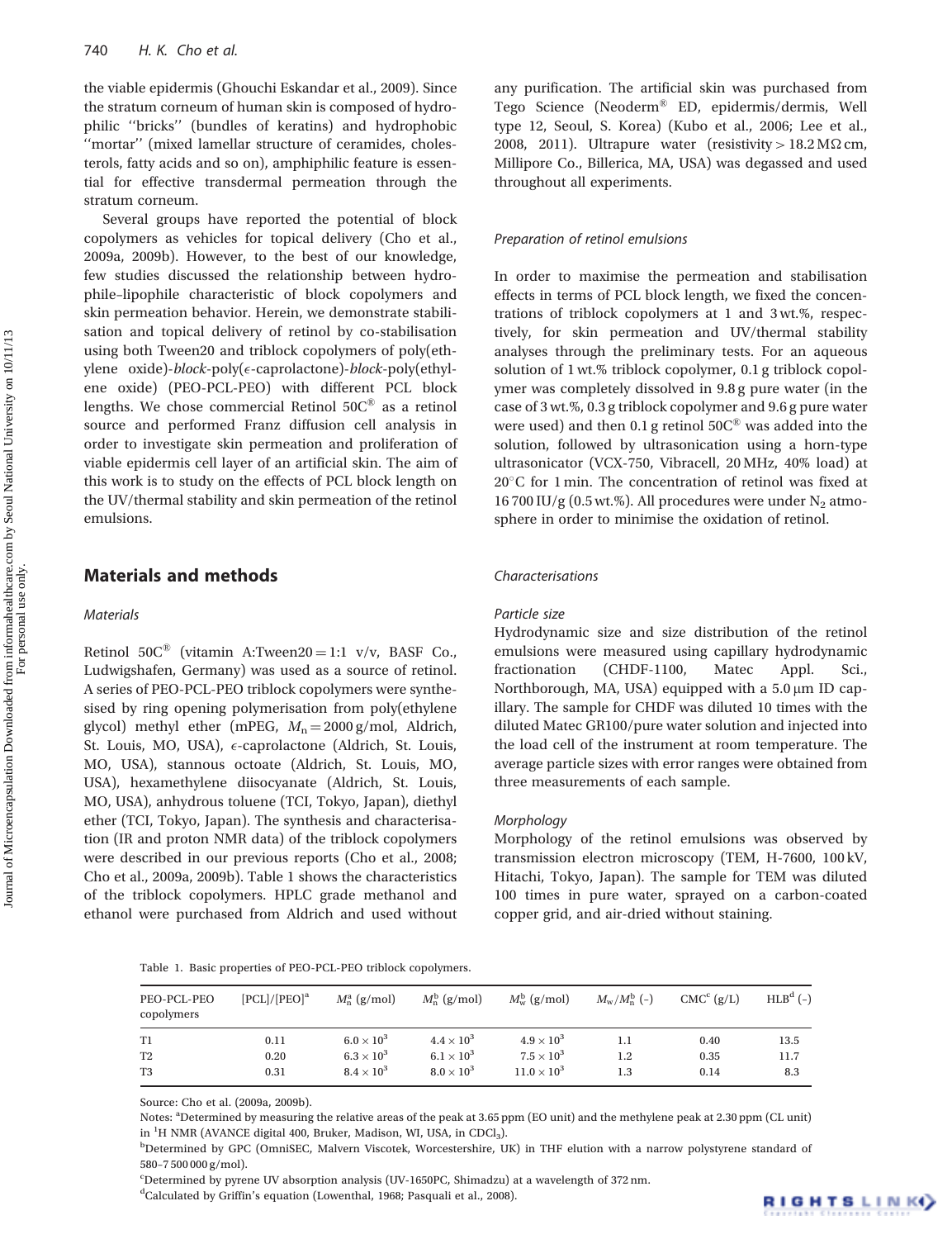## Solubilisation of retinol

UV–vis spectroscopy (UV-1650PC, Shimadzu, Kyoto, Japan) was used to record the UV absorption spectra of 0.002 wt.% Retinol  $50C^{\circledR}$  emulsions co-stabilised by T3 block copolymer at room temperature. The concentrations of T3 block copolymer were 0, 0.005, 0.01, 0.02 and 0.03 wt.%.

#### UV and thermal stability

High performance liquid chromatography (HPLC system, Waters Co., Milford, MA, USA), equipped with a Waters 600 controller, a Zorbax eclipse XDB-C18 of 5 µm pore size, and a 325 nm UV detector, was used to measure the UV and thermal stability of retinol emulsions. The method for retinol assay was adapted from the literature (Allwood et al., 1992; Padamwar and Pokharkar, 2006). A methanol/pure water solution  $(9:1, v/v)$  was used as an eluent and the flow rate was at 1.0 mL/min and the sample injection volume was  $20 \mu L$ . For the UV stability analysis, the retinol emulsions were treated with UV irradiations of 30 cm distance in a closed chamber (320–400 nm UV-A/TL-D 15 W and 290–320 nm UV-B/ACTINIC BL 15 W, Philips, Amsterdam, The Netherlands) under a  $N_2$  purge at 20 $^{\circ}$ C. For the thermal stability analysis, the retinol emulsions were kept in an incubator of  $40^{\circ}$ C under N<sub>2</sub> atmosphere for 28 days (Carlotti et al., 2006; Eskandar et al., 2009). After the UV or thermal treatment, 1 g of retinol emulsion taken at predetermined time intervals was added into the 10 mL methanol/water solution, mixed with a vortex mixer (250VM, Hwashin, Seoul, S. Korea) for 1 min at 20°C, and then immersed in a bath sonicator for 5 min, followed by centrifugation at 3000 rpm for 15 min. The supernatant was finally taken and filtered with a cellulose acetate filter (DISMIC-13cp, pore size  $= 0.45 \,\mu$ m, Advantec MFS Inc., Dublin, CA, USA) for the HPLC measurement at 325 nm to detect the changes of absorbance and molar concentration.

#### Skin permeation

Franz diffusion cell (FDC) test was performed to study the concentration of retinol permeated through the barrier of skin using the artificial skin, according to the method reported in the literature (Oh et al., 2006; Frelichowska et al., 2009; Forster et al., 2011). First, the artificial skin of  $0.785 \text{ cm}^2$  contact area was inserted between a donor chamber and a receptor chamber of the FDC reactor. The receptor chamber of the reactor was filled with a phosphate buffered saline (PBS, pH 7.4, Sigma-Aldrich, St. Louis, MO, USA) and stirred with a magnetic bar.  $200 \mu L$  of the retinol emulsion was put into the donor chamber and kept for 24 h at 32°C. Skin surface of the sample was washed to remove residual retinol with 50 vol.% ethanol/pure water, cut into small pieces, and then put into methanol. The sample was kept in an ultrasonic bath for 2 min and then in a refrigerator for  $12h$  at  $4^{\circ}$ C. After that, the sample was centrifuged at 1000 rpm for 10 min, re-dispersed in an ultrasonic bath for 2 min, and then centrifuged again. Finally, the supernatant was analysed by using the same HPLC instrument in order to measure the amount of retinol in the methanol

solution. The same injection volume was  $20 \mu L$  and the eluent (methanol/pure water = 9:1,  $v/v$ ) flow rate was 1.0 mL/min. The experiment was repeated three times for each formulation.

## Proliferation of epidermis layer

To study the effects of PCL block length of triblock copolymers on the permeation of retinol into a skin and proliferation of epidermis layer, the retinol emulsions were applied to the artificial skin. The skin was cultured for 1 week under aseptic conditions. Two hundred microlitres of the retinol emulsions was applied onto the stratum corneum of the skin every 24h for 1 week at 32°C. After that, the skin was washed with the PBS solution and fixed with a 10 wt.% formaldehyde aqueous solution. The skin was then cut with a microtome (RM2145, Leica, Nussloch, Germany) and stained with hematoxylin/eosin (Lillie et al., 1976). The cross-section of the skin was observed by optical microscopy (CK41, Olympus, Tokyo, Japan) with counting the number of epidermis cell layer. The control group was an artificial skin grown under the same cultivation conditions without treatment of retinol emulsion. In this analysis, the excess or residual amount of retinol was not assayed.

## Results and discussion

## Characteristics of triblock copolymers

As shown in Table 1, a series of amphiphilic triblock copolymers (namely, T1, T2 and T3) with different [PCL]:[PEO] ratios were synthesised in order to investigate the effect of PCL block length, where mPEG of 2000 g/mol was used as a macro-initiator. An increase in the PCL block length led to an increase in the molecular weight and a decrease in the CMC and hydrophile-lipophile balance (HLB) values of the triblock copolymer (Cho et al., 2008, 2009a, 2009b).

## Hydrodynamic size and morphology of retinol emulsions

Retinol  $50C^{\circledR}$  consists of the same amounts of retinol and Tween20. Therefore, the concentration of Tween20 seems enough to stabilise the retinol emulsion because the CMC of Tween20 is 0.06-0.09 wt.% at 25°C (Tsoler, 1999). Figure 1(a) shows the average hydrodynamic sizes of the retinol emulsions measured by CHDF. The average size of pristine Retinol 50 $C^{\otimes}$  emulsion was 34.3  $\pm$  4.6 nm in diameter at the retinol concentration of 0.5 wt.%. The retinol emulsions co-stabilised by 1 wt.% triblock copolymers with different PCL block lengths exhibited the average sizes around 29.5 nm. The reduction in the emulsion size can be explained as follows: the required HLB value for retinol is known as six, while the HLB value of Tween20 is  $16.7 \pm 1$  (Hahn and Sucker, 1989). Therefore, triblock copolymers with a lower HLB value and a higher molecular weight can stabilise the retinol emulsion more efficiently than Tween20. Although we have not yet studied on the molecular interaction between the copolymer and

For personal use only.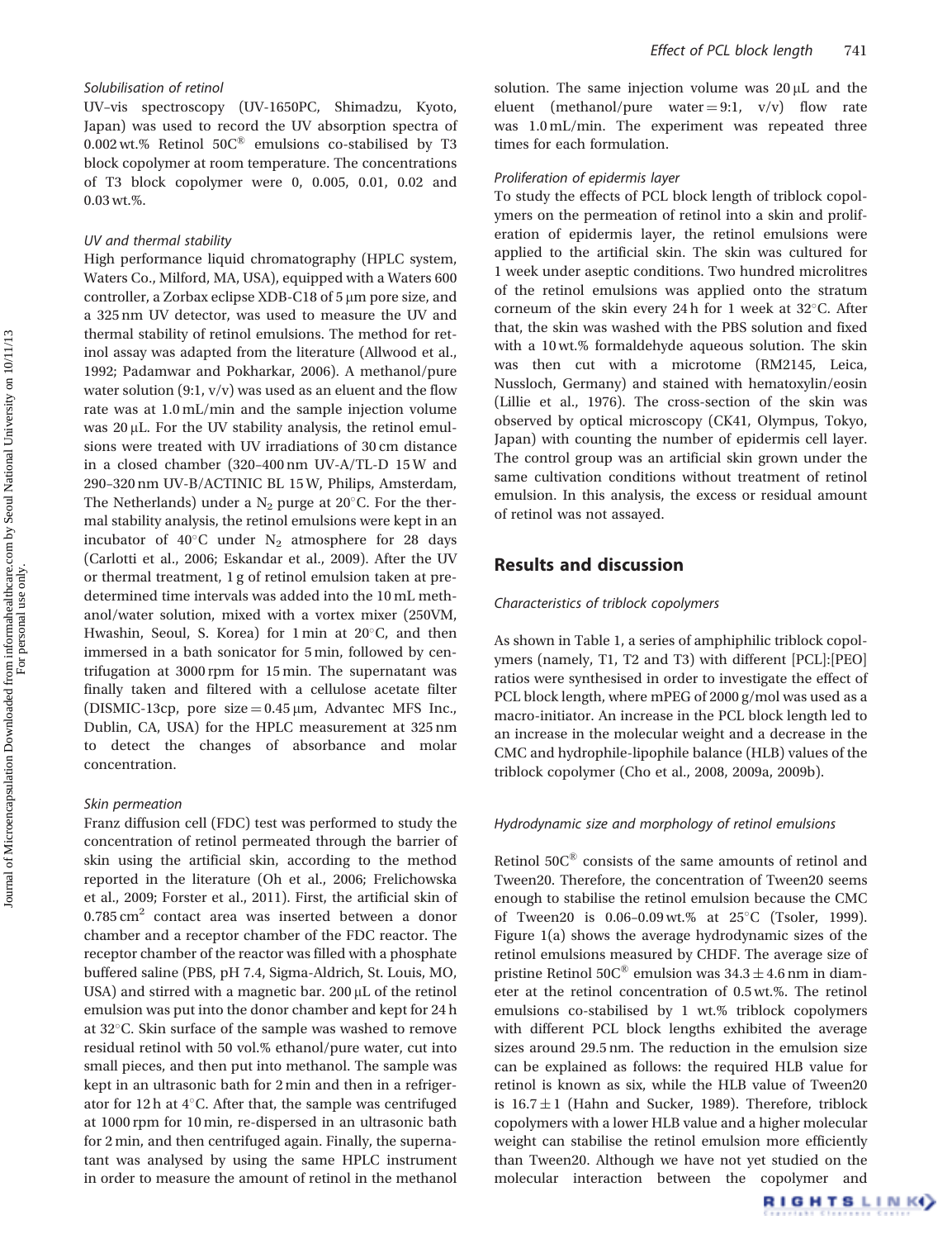

Figure 1. (a) The average hydrodynamic sizes of the Retinol  $50C^{\circledast}$  emulsion and the retinol emulsions co-stabilised by 1 wt.% triblock copolymers (T1, T2 and T3). The concentration of retinol was kept as 0.5 wt.% in all samples. (b) Surface tension plots for Tween20 and Tween20/T3 block copolymer in an aqueous phase at  $25^{\circ}$ C.

Tween20, the surface tension data (Figure 1b) suggest that T3 block copolymer is more hydrophobic than Tween20, being capable of sufficiently decreasing the surface tension of water even at a very low concentration (< $10^{-3}$  wt.%).

Figure 2 shows the TEM images of the retinol emulsions. The difference in particle size of retinol emulsion is attributed to the physical state of the samples; TEM image shows particles in a dried state, whereas CHDF shows a hydrodynamic size of particles in a wet state. The particle size of the Retinol  $50C<sup>®</sup>$  emulsion in dried state was relatively big and its morphology was non-spherical (Figure 2A), and which might be due to the aggregation of small retinol emulsions during sample drying. By contrast, the retinol emulsions co-stabilised by triblock copolymers exhibited spherical morphologies without a significant aggregation (Figure 2B–D). It was clearly observed that the average particle size of the retinol emulsion decreased with co-stabilisation of Tween20 and triblock copolymers. Unlike the CHDF data, the TEM images of Figure 2B–D show that the emulsion size slightly decreases and the number of the emulsion increases as the PCL block length increases from T1 to T3. This can be explained by the different solubilisation ability of triblock copolymers for retinol.



Figure 2. TEM micrographs of (A) the Retinol  $50C^{\circ}$  emulsion and (B)-(D) the retinol emulsions co-stabilised by 1 wt.% triblock copolymers, T1, T2 and T3, respectively.



Figure 3. (a) CHDF elution curves of the Retinol  $50C<sup>®</sup>$  emulsion and the retinol emulsions co-stabilised by 1 wt.% triblock copolymers (the legends are listed in order of the elution curves) and (b) the TEM micrograph for the retinol emulsion stabilised by 1 wt.% T3 triblock copolymer.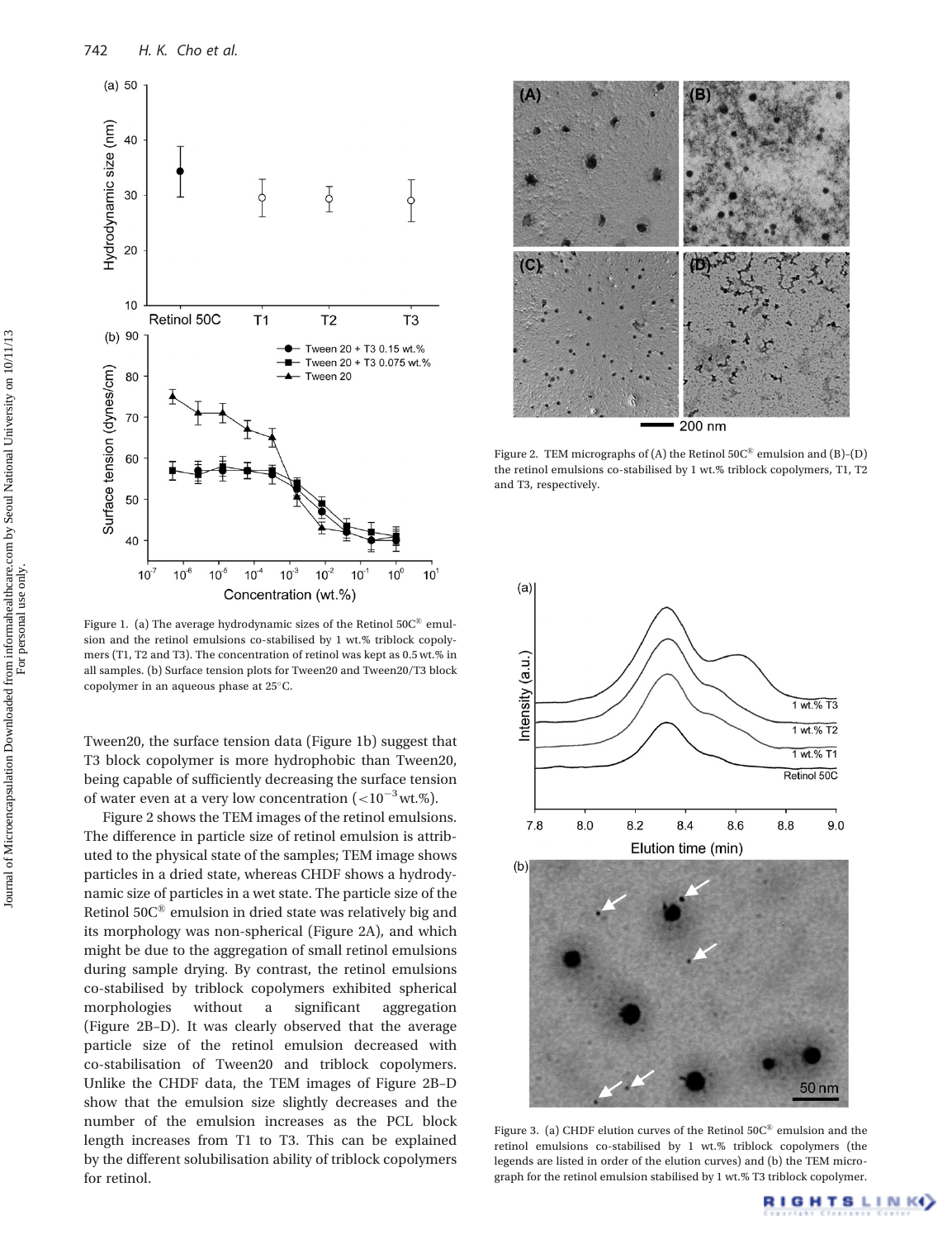

Figure 4. UV-vis absorption spectra of the Retinol  $50C^{\circledast}$  emulsion (0.002 wt.%) and the retinol emulsions co-stabilised with a T3 triblock copolymer at its different concentrations.

Figure 3(a) shows the CHDF elution curves of the Retinol 50C® emulsion and the retinol emulsions co-stabilised by the three different triblock copolymers. In all cases, the elution times for the maximum peak were around 8.3– 8.4 min. Compared with the pristine Retinol  $50C^{\circledR}$  emulsion, the elution curves became broadened in the presence of the triblock copolymers. It was notable that a shoulder peak of the retinol emulsion co-stabilised by a T3 triblock copolymer was observed at ca. 8.6 min, indicating the existence of small retinol emulsions or mixed micelles stabilising retinol molecules (the particle size could not be calculated due to the lower size limit of commercialised standard samples). In addition, the TEM image of the retinol emulsion for T3 also proves the existence of the small and individual retinol emulsions (indicated by the arrows in Figure 3b) together with large retinol emulsions. This enhanced solubilisation of retinol in terms of PCL block length can be corroborated by CHDF, TEM and UV spectroscopic data. As shown in the CHDF elution curves for T1 and T2, the small individual particles were rarely observed in TEM images of the retinol emulsion co-stabilised by T1 or T2 triblock copolymers. In CHDF a UV light is generally used as a source of detection, so UV absorbing species (i.e. retinol) can only be detected (Dos Ramos and Silebi, 1993). Therefore, the secondary peak (ca. 8.6 min) in the elution curve of T3 confirms that the formation of smaller retinol emulsion is predominant as compared to T1 or T2.

## Solubilisation of retinol

Figure 4 shows the UV-vis absorption spectra of the Retinol  $50C^{\circ}$  (0.002 wt.%) emulsion and the retinol emulsions costabilised by a T3 triblock copolymer at different concentrations. Retinol can be solubilised as a monomeric unit in good solvents (e.g. ethanol or methanol), and which generally gives the maximum absorption wavelength ( $\lambda_{\text{max}}$ ) of  $\pi$ - $\pi$ <sup>\*</sup> electron transition at 325-329 nm (Morgareidge, 1942; Destree et al., 2008). As shown in Figure 4, small peak



Figure 5. UV stability of the Retinol 50C® emulsion and the retinol emulsions co-stabilised by triblock copolymers at  $20^{\circ}$ C. (a) the effect of PCL block length at 1 wt.% triblock copolymers and (b) the effect of concentration for T1 and T3 triblock copolymers.

shoulders for the J-aggregate of retinol were found at 360 nm wavelength in all samples and the Retinol  $50C^{\circ}$ emulsion exhibited a broad UV absorption spectrum due to the emulsion state. The  $\lambda_{\text{max}}$  of the Retinol 50C<sup>®</sup> emulsion was found at 315 nm, which is attributed to hydrophilic environment of Tween20. As the concentration of T3 increased, the  $\lambda_{\text{max}}$  shifted from 315 to 328 nm, implying that the surrounding of the retinol was changed from hydrophilic to lipophilic character. This red shift is resulted from the attractive polarisation forces between the triblock copolymer and retinol, and which lower the electron energy levels of both  $\pi$  and  $\pi^*$  states. However, this effect is greater for the  $\pi^*$  state, eventually leading to the red shift. Note that both intensities at 315 and 328 nm wavelengths increased with an increase in the concentration of T3. As shown in Table 1, the triblock copolymers are more hydrophobic and longer than Tween20. Therefore, the more and smaller (namely, non-aggregated) retinol emulsions are formed by the co-stabilisation with triblock copolymers after the ultrasonication. Co-existence of the two different absorption peaks in Figure 4 is due to the slow exchange rate of a T3 triblock copolymer, because the hydrophobic core of block copolymer micelles is generally considered as 'frozen' state (Johnson and Prud'homme, 2003; Letchford and Burt, 2007; Cho et al., 2010).

#### Stability of retinol

Figure 5 shows UV stability of the Retinol  $50C<sup>®</sup>$  emulsion and the retinol emulsions co-stabilised by triblock copolymers. As shown in Figure 5(a), the amounts of residual (undenatured or pristine) retinol linearly decreased at the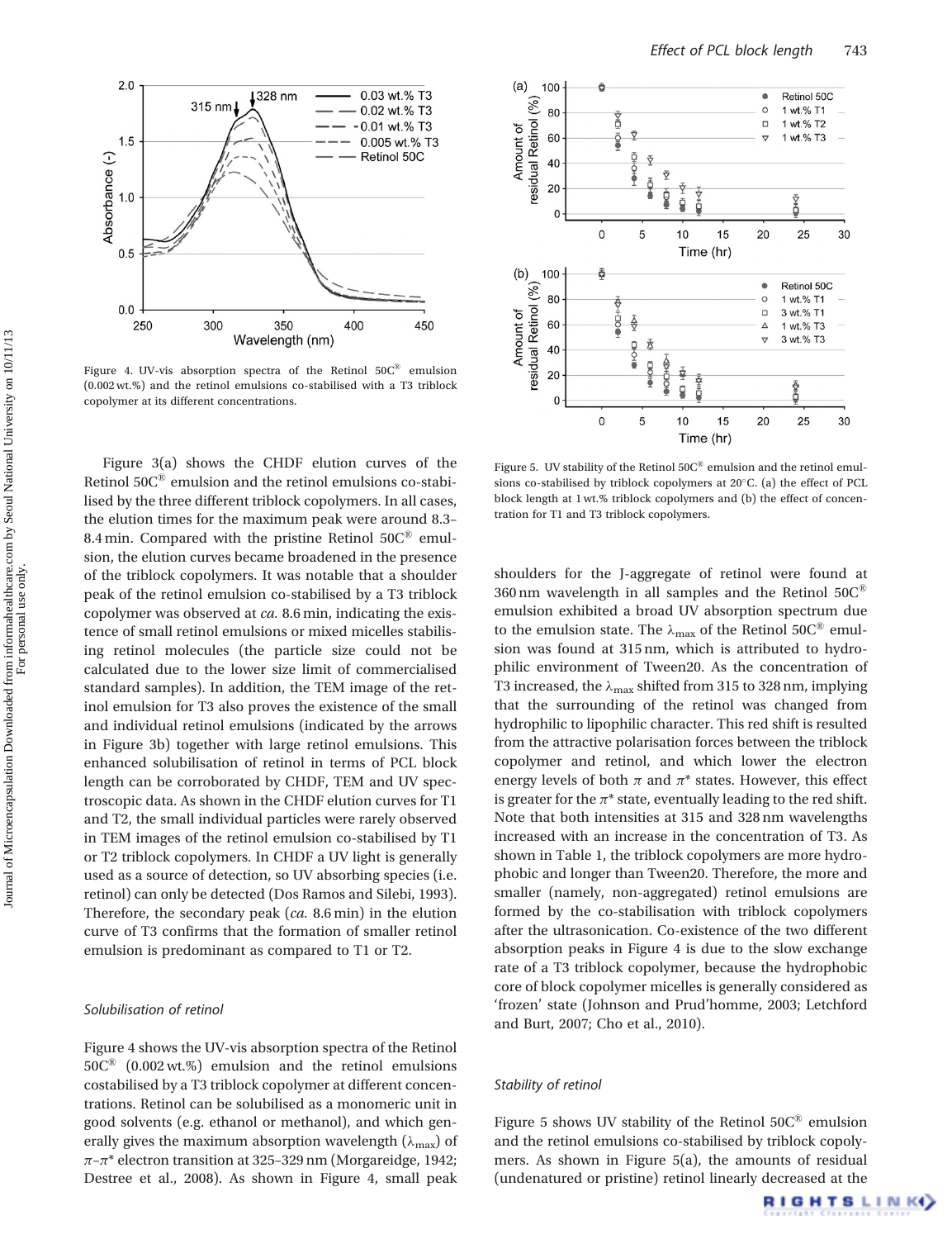

Figure 6. Thermal stability of the Retinol  $50C^{\circledast}$  emulsion and the retinol emulsions co-stabilised by 1 wt.% triblock copolymers at 40°C.

early stage of UV irradiation but their slopes gradually decreased after 5 h. It was observed that the T3 triblock copolymer exhibited a better UV stability than Tween20 (Retinol  $50C^{\circledR}$ ) and the other triblock copolymers. The degradation slope was reduced in order of Retinol  $50C^{\circledR} > T1 > T2 > T3$ . Figure 5(b) shows the effect of concentration of the triblock copolymers (T1 and T3) on the UV stability of retinol. The amounts of residual retinol decreased in the same pattern as observed in Figure 5(a). However, a higher concentration (3 wt.%) of triblock copolymers could not further enhance the UV stability of retinol, implying that the protective effect was not related to the concentration of triblock copolymers. It may be due to the fact that the retinol was sufficiently surrounded by the triblock copolymers at above 1 wt.% concentration. The results suggest that the UV stability of retinol can be enhanced by employing triblock copolymer with a long PCL block length at a high concentration. In general, the degradation of retinol by UV light is significantly much faster than that by heat. The first order degradation constant (K) of retinol by heat is ranged from 0.001 to 0.02  $h^{-1}$ , whereas 50% of all-trans retinol can be decomposed within 6 h under the UV light  $(K=0.12\,h^{-1})$  (Eskandar et al., 2009). Besides UV stability, thermal stability of the retinol emulsions was also improved by employing triblock copolymers with a long PCL block length due to the protective effect (Figure 6). In this analysis, the amounts of residual retinol linearly decreased until 20 days, and the degradation slope was reduced in the same order of Retinol  $50C^{\circledR} > T1 > T2 > T3.$ 

#### Topical delivery of retinol

Stratum corneum consists of hydrophilic bundles of keratins and hydrophobic mixed lamellar structure. Therefore, amphiphilic feature is required for effective transdermal permeation through the stratum corneum. In this work, an intercellular route of the mortar is more favorable than a transcellular route of the bricks because the molecular weights of triblock copolymers are higher than 500 Da (Elias et al., 1987; Barbero Ana and Frasch, 2005; Chen et al., 2010). Therefore, the diffusion of retinol through the interface between the emulsion phase and the stratum corneum can be a major pathway for transport over the



Figure 7. (a) The cumulative amount of retinol after 24 h and (b) the number of epidermis layer after one week. The artificial skin (the number of sample  $=$  3, the initial number of the viable epidermis cell layer ( $n = 9 \pm 1$ ) was treated with the Retinol 50C<sup>®</sup> emulsion (control) and the retinol emulsions co-stabilised by triblock copolymers at  $32^{\circ}$ C. The amount of retinol emulsion was  $200 \mu L$  (ca. 3340 IU) for every 24 h. The area of the skin was  $0.785 \text{ cm}^2$ .

intercellular routes. To investigate the effect of triblock copolymer on the permeation of retinol, FDC analysis was carried out with artificial skins treated with the Retinol  $50C<sup>®</sup>$  emulsion and the three kinds of the retinol emulsions co-stabilised by triblock copolymers (T1, T2 and T3) for 24h at  $32^{\circ}$ C. As shown in Figure 7(a), the amount of accumulated retinol in the stratum corneum and viable epidermis tended to increase as PCL block length increased from T1 to T3. The added amount of retinol was  $3340$  IU  $(1 \text{IU} = 0.3 \mu g)$  for each skin sample, but the cumulative amounts of retinol were 204, 241, 298 and 717 IU for Retinol  $50C^{\circledast}$ , T1, T2 and T3, respectively. Therefore, the permeation efficiency of retinol could be calculated as 6.1, 7.2, 8.9 and 21.5%, respectively. Note that a significantly large amount of retinol was penetrated and accumulated in the artificial skin when the retinol emulsion co-stabilised with T3 triblock copolymer was applied. These results are ascribed to the HLB value and solubilisation ability of T3 block copolymer.

Figure 7(b) shows the effects of PCL block length of triblock copolymers on the proliferation of epidermis layer (see Figure S1 for the optical images of the crosssection of the artificial skins). Unlike the result of the amount of accumulated retinol, the number of epidermis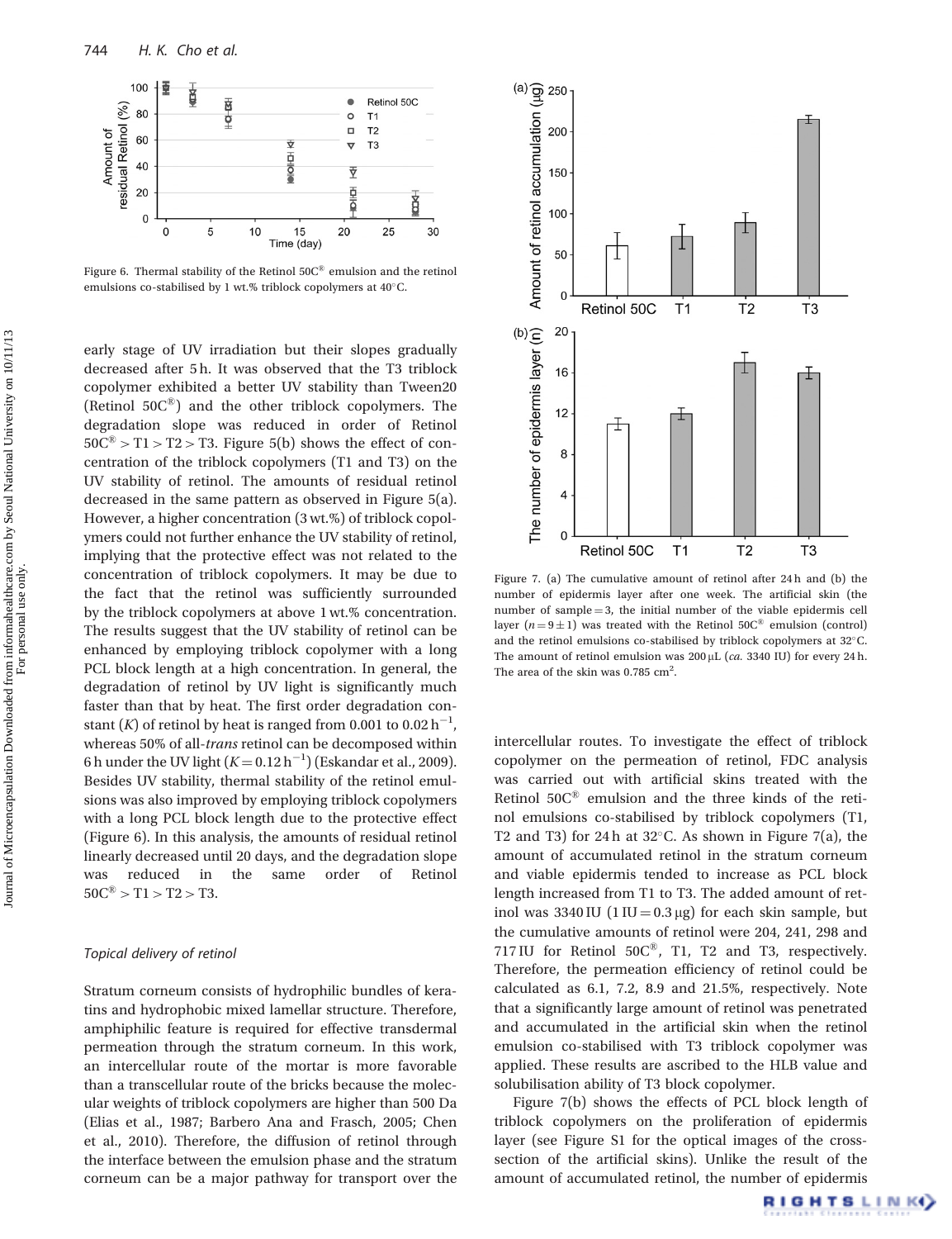cell layer increased from T1 to T2 and reached a plateau in the case of T3. This result might be due to the tolerable upper intake level of retinol (UL), although we could not estimate the cumulative amounts of retinol in this analysis because of large discrepancies in contact area, nature of artificial skin, and different administrative conditions. By considering the UL of retinol for a 25-year old male is about 10 000 IU (Nohynek et al., 2006), the excessive amounts of retinol might be penetrated into the artificial skin for T3 block copolymer.

# Conclusion

We have successfully prepared the retinol emulsions co-stabilised by PEO-PCL-PEO triblock copolymers with different PCL block lengths using Retinol 50C® as a retinol source. This work demonstrated not only the enhanced UV and thermal stabilities of retinol by employing the triblock copolymers but also excellent permeation of retinol into an artificial skin. These results can be rationalised by superior solubilisation ability of the triblock copolymers with large molecular weights and hydrophobic properties. Besides improved solubilisation ability, size reduction of retinol emulsions promoted the permeation of retinol into the skin through the amphiphilic intercellular route of stratum corneum. These results suggest that the control of HLB and molecular weight of the triblock copolymers are important factors for the topical delivery of retinol into the skin. In addition, the triblock copolymers explored in this work are biocompatible and biodegradable, so they will find a variety of formulations where non-toxic vehicles should be utilised. Although our investigation was focused on topical delivery, the results can be expanded into the stabilisation and administration of other hydrophobic ingredients for pharmaceutics, cosmetics, and food industries.

# Acknowledgements

This work was supported by the Basic Science Research Program through the National Research Foundation of Korea (NRF) funded by the Ministry of Education, Science and Technology (2010-0012479 and 2011- 0023064), the Fundamental R&D Program for Core Technology of Materials funded by the Ministry of Knowledge Economy, Republic of Korea (K0006005), a grant of the Korea Healthcare Technology R&D Project, Ministry of Health & Welfare, Republic of Korea (A110416), and the Research Grant funded by the Gyeonggi Regional Research Center (GRRC).

# Declaration of interest

The authors report no conflicts of interest. The authors alone are responsible for the content and writing of the article.

## References

- Adams DJ, Adams S, Atkins D, Butler MF, Furzeland S. Impact of mechanism of formation on encapsulation in block copolymer vesicles. J Controlled Rel, 2008;128:168–70.
- Allwood MC, Brown PW, Ghedini C, Hardy G. The stability of ascorbic acid in TPN mixtures stored in a multilayered bag. Clin Nutr, 1992;11:284–88.
- Barbero Ana M, Frasch HF. Modeling of diffusion with partitioning in stratum corneum using a finite element model. Ann Biomed Eng, 2005;33:1281–92.
- Biesalski HK, Sobeck U, Weiser H. Topical application of vitamin A reverses metaplasia of rat vaginal epithelium. A rapid and efficient approach to improve mucosal barrier function. Eur J Med Res, 2001;6:391–98.
- Carlotti ME, Ugazio E, Sapino S, Peira E, Gallarate M. Photodegradation of retinol and anti-aging effectiveness of two commercial emulsions. J Cosmet Sci, 2006;57:261–77.
- Chen L, Lian G, Han L. Modeling transdermal permeation. Part I. Predicting skin permeability of both hydrophobic and hydrophilic solutes. AIChE J, 2010;56:1136–46.
- Cho JH, Baek HH, Lee JM, Kim JH, Kim DD, Cho HK, Cheong IW. Topical delivery of budesonide emulsion particles in the presence of PEO-PCL-PEO triblock copolymers. Macromol Res, 2009b;17:969–75.
- Cho HK, Cheong IW, Lee JM, Kim JH. Polymeric nanoparticles, micelles and polymerosomes from amphiphilic block copolymer. Korean J Chem Eng, 2010;27:731–40.
- Cho HK, Cho KS, Cho JH, Choi SW, Kim JH, Cheong IW. Synthesis and characterization of PEO-PCL-PEO triblock copolymers: Effects of the PCL chain length on the physical property of W1/O/W2 multiple emulsions. Colloids Surf B, 2008;65:61–8.
- Cho HK, Lone S, Kim DD, Choi JH, Choi SW, Cho JH, Kim JH, Cheong IW. Synthesis and characterization of fluorescein isothiocyanate (FITC) labeled PEO-PCL-PEO triblock copolymers for topical delivery. Polymer, 2009a;50:2357–64.
- Chognot D, Six JL, Leonard M, Bonneaux F, Vigneron C, Dellacherie E. Physicochemical evaluation of PLA nanoparticles stabilized by watersoluble MPEO-PLA block copolymers. J Colloid Interface Sci, 2003;268:441–7.
- Choi C, Chae SY, Kim T-H, Jang M-K, Cho CS, Nah J-W. Preparation and characterizations of poly(ethylene glycol)-poly(e-caprolactone) block copolymer nanoparticles. Bull Korean Chem Soc, 2005;26:523–28.
- Choi S-W, Kim Y, Cheong IW, Kim J-H. Fabrication of poly(L-lactide) block-poly(ethylene glycol)-block-poly(L-lactide) triblock copolymer thin films with nanochannels: An AFM study. Macromol Rapid Commun, 2008;29:175–80.
- Destree C, George S, Champagne B, Guillaume M, Ghijsen J, Nagy JB. J-complexes of retinol formed within the nanoparticles prepared from microemulsions. Colloid Polym Sci, 2008;286:15–30.
- Dos Ramos JG, Silebi CA. Submicron particle size and polymerization excess surfactant analysis by capillary hydrodynamic fractionation (CHDF). Polym Int, 1993;30:445.
- Elias PM, Menon GK, Grayson S, Brown BE, Rehfeld SJ. Avian sebokeratocytes and marine mammal lipokeratinocytes: Structural, lipid biochemical, and functional considerations. Am J Anat, 1987;180:161–77.
- Eskandar NG, Simovic S, Prestidge CA. Chemical stability and phase distribution of all-trans-retinol in nanoparticle-coated emulsions. Int J Pharm, 2009;376:186–94.
- Favaro R.M.D, Iha MH, Mazzi TC, Favaro R, Bianchi ML. Stability of vitamin A during storage of enteral feeding formulas. Food Chem, 2011;126:827–30.
- Forster M, Bolzinger M-A, Ach D, Montagnac G, Briancon S. Ingredients tracking of cosmetic formulations in the skin: A confocal Raman microscopy investigation. Pharm Res, 2011;28:858–72.
- Frelichowska J, Bolzinger M-A, Pelletier J, Valour J-P, Chevalier Y. Topical delivery of lipophilic drugs from o/w pickering emulsions. Int J Pharm, 2009;371:56–63.
- Ge H, Hu Y, Jiang X, Cheng D, Yuan Y, Bi H, Yang C. Preparation, characterization, and drug release behaviors of drug nimodipine-loaded poly(e-caprolactone)-poly(ethylene oxide)-poly(e-caprolactone) amphiphilic triblock copolymer micelles. J Pharm Sci, 2002;91:1463–73.
- Ghouchi Eskandar N, Simovic S, Prestidge Clive A. Nanoparticle coated submicron emulsions: Sustained *in-vitro* release and improved dermal delivery of all-trans-retinol. Pharm Res, 2009;26:1764–75.
- Hahn L, Sucker H. HLB determination by HPLC. Tenside, Surfactants, Deterg, 1989;26:192–4.
- Hu X, Liu S, Chen X, Mo G, Xie Z, Jing X. Biodegradable amphiphilic block copolymers bearing protected hydroxyl groups: Synthesis and characterization. Biomacromolecules, 2008;9:553–60.